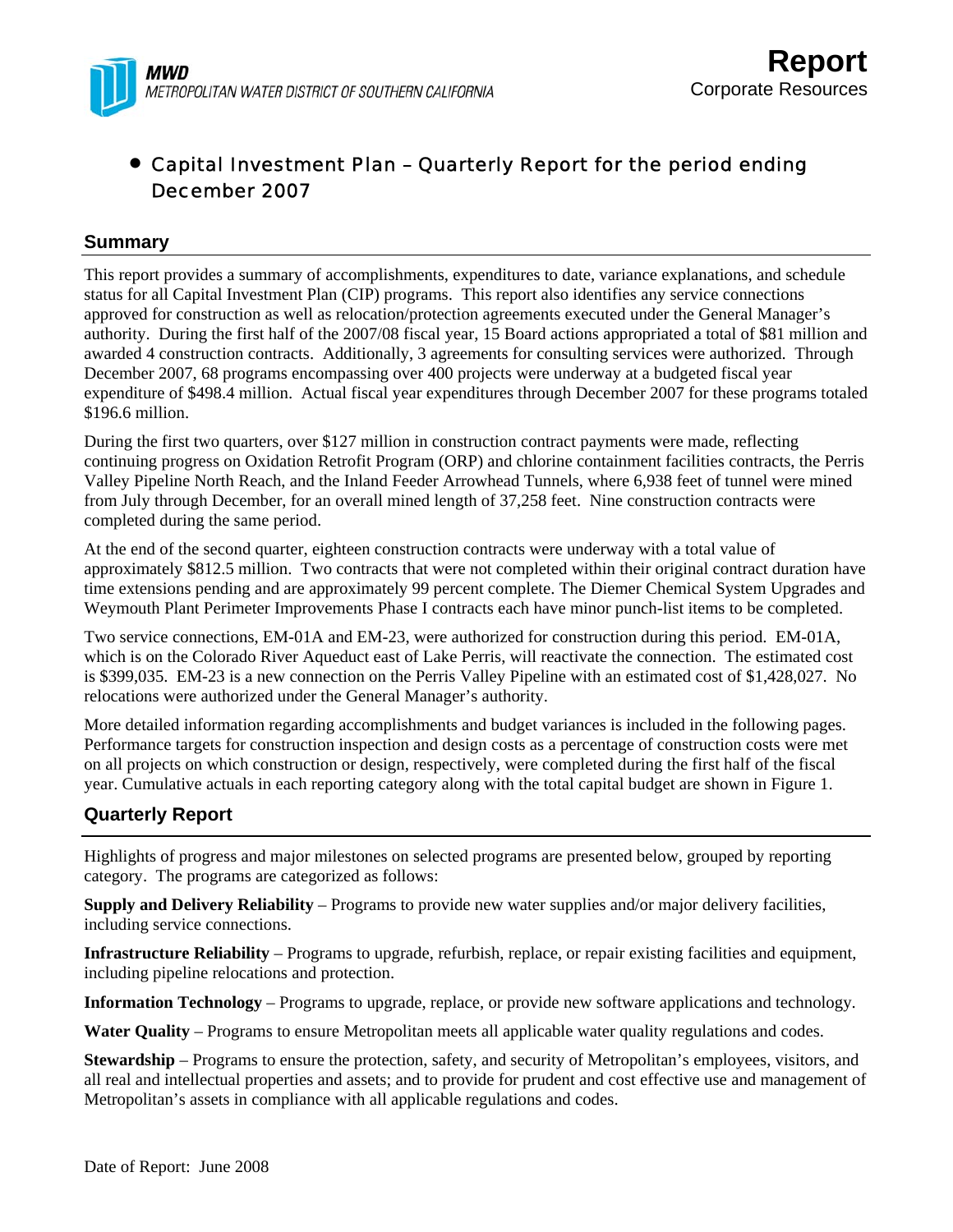| <b>Supply and Delivery Reliability</b>                                                                                                                                                                                                                                                                                                                                                                                                                                                                                                                                                                                                                                                                                                                                                                                                                                                                                                                                                          | <b>Through 2nd Quarter</b><br><b>Budget: \$68.7M</b><br>Expended: \$64.2M                                                                                            |  |  |
|-------------------------------------------------------------------------------------------------------------------------------------------------------------------------------------------------------------------------------------------------------------------------------------------------------------------------------------------------------------------------------------------------------------------------------------------------------------------------------------------------------------------------------------------------------------------------------------------------------------------------------------------------------------------------------------------------------------------------------------------------------------------------------------------------------------------------------------------------------------------------------------------------------------------------------------------------------------------------------------------------|----------------------------------------------------------------------------------------------------------------------------------------------------------------------|--|--|
| Construction continued on the Inland Feeder<br>Arrowhead Tunnels. A total of 6,938 feet were<br>mined on the Arrowhead East and Arrowhead<br>West Tunnels. The Arrowhead East Tunnel is<br>approximately 96 percent complete and the<br>Arrowhead West Tunnel is approximately 78<br>percent complete.<br>Construction of the Perris Valley Pipeline North<br>$\bullet$<br>Reach commenced in October 2007.<br>Approximately 3,000 feet of pipe has been                                                                                                                                                                                                                                                                                                                                                                                                                                                                                                                                        |                                                                                                                                                                      |  |  |
| installed. Construction is 25 percent complete.<br>The fiscal year variance between budgeted and<br>expended dollars is primarily due to contract<br>invoices that were not submitted as projected on<br>three separate projects. However, work on those<br>projects remains on schedule and within budget.                                                                                                                                                                                                                                                                                                                                                                                                                                                                                                                                                                                                                                                                                     | <b>Rialto Pipeline Improvements</b><br><b>Sectionalizing Valve Vault Structure in Upland</b>                                                                         |  |  |
| <b>Infrastructure Reliability</b>                                                                                                                                                                                                                                                                                                                                                                                                                                                                                                                                                                                                                                                                                                                                                                                                                                                                                                                                                               | <b>Through 2nd Quarter</b><br><b>Budget: \$61.8M</b><br>Expended: \$50.1M                                                                                            |  |  |
| Design continued on numerous rehabilitation<br>$\bullet$<br>projects throughout the distribution system,<br>including the St. Johns Canyon Channel Erosion<br>Repair, Lake Skinner Bypass Screening Structures<br>Rehabilitation, Box Springs Feeder Repair, Olinda<br>Pressure Control Facility Paving, Garvey<br>Reservoir Automated Data Collection, Palos<br>Verdes Reservoir Energy Dissipation Structure<br>Modification, San Fernando Tunnel Gate<br>Replacement, and Greg Avenue Pressure Control<br>Facility Valve Replacement.<br>Metropolitan forces completed the fabrication of<br>$\bullet$<br>36 new flocculators for Basin No. 1 at the<br>Weymouth plant. These new flocculators will be<br>installed in March 2008. Construction of the<br>new Weymouth Plant Maintenance building also<br>commenced.<br>The fiscal year variance between budgeted and<br>expended dollars is primarily due rescheduled<br>shutdowns that delayed planned work on the<br>distribution system. | San Diego Pipeline No. 5<br>Two sections of prestressed concrete cylinder<br>pipe were replaced with a 24-foot section of steel<br>pipe on San Diego Pipeline No. 5. |  |  |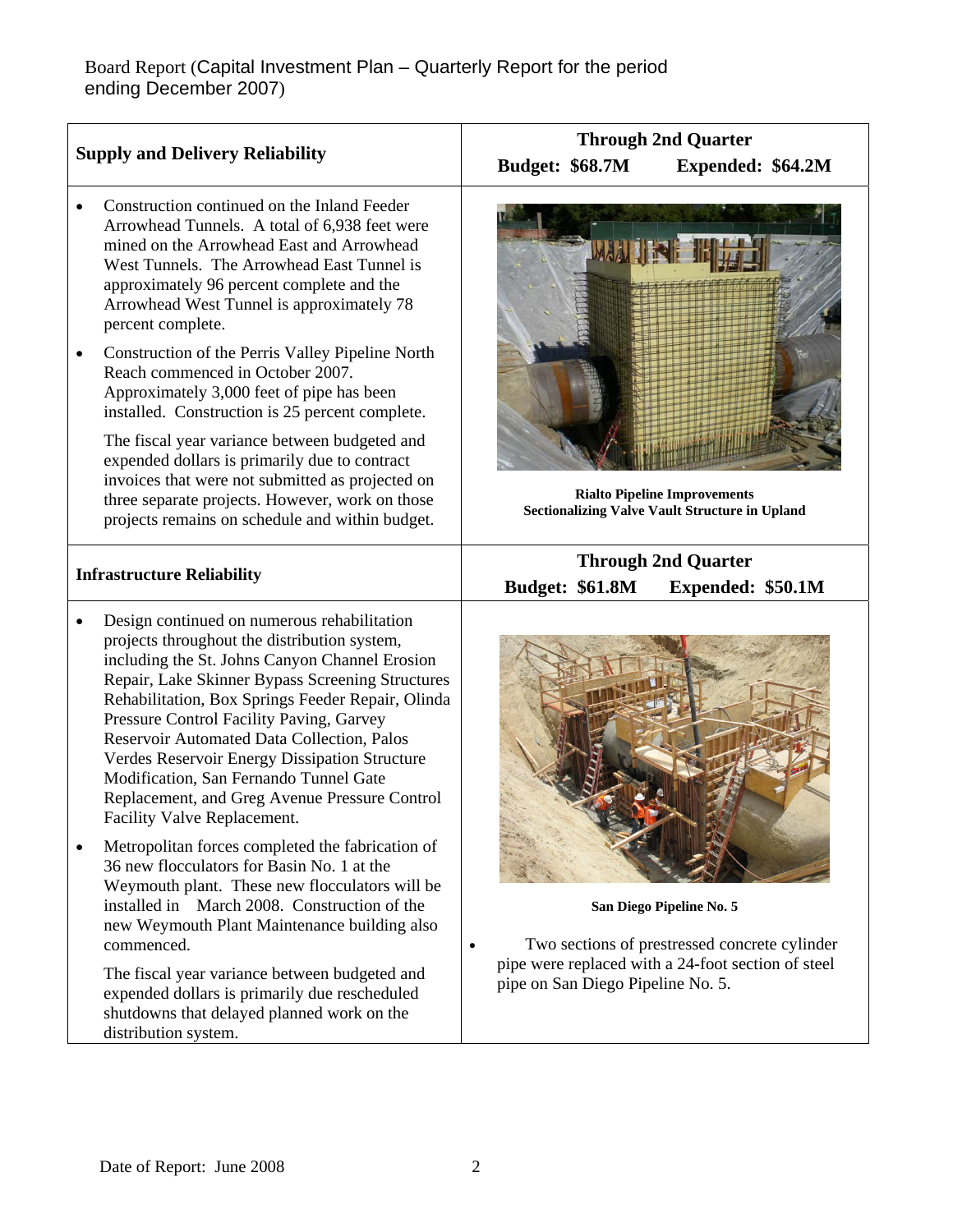|           | <b>Information Technology</b>                                                                                                                                                                                                                                                                                                                                                                                                                                                | <b>Through 2nd Quarter</b>                                                                                                                                                                                                                                                                    |
|-----------|------------------------------------------------------------------------------------------------------------------------------------------------------------------------------------------------------------------------------------------------------------------------------------------------------------------------------------------------------------------------------------------------------------------------------------------------------------------------------|-----------------------------------------------------------------------------------------------------------------------------------------------------------------------------------------------------------------------------------------------------------------------------------------------|
|           |                                                                                                                                                                                                                                                                                                                                                                                                                                                                              | Budget: \$8.5M<br>Expended: \$3.4M                                                                                                                                                                                                                                                            |
|           | The initial pilot deployment of the SMART-Ops<br>model, which simulates water pressure and flows<br>on the Rialto Feeder system, was completed.<br>Modeling of the eastern portion of the distribution<br>system will be completed by<br>September 2008.                                                                                                                                                                                                                     |                                                                                                                                                                                                                                                                                               |
|           | The upgrade to PeopleSoft v8.9 was completed.<br>The upgrade coincides with HR's introduction of<br>"My HR" providing a single point of entry for all<br>employee self-service transactions.                                                                                                                                                                                                                                                                                 |                                                                                                                                                                                                                                                                                               |
|           | The fiscal year variance between budgeted and<br>expended dollars is primarily due to a two-month<br>delay on the Automated Meter Reading project<br>due to communication frequency interferences and<br>outdated property leases that have now been<br>rectified, late invoicing by consultants<br>performing work, or holds on payments pending<br>completion of milestone deliverables on the<br>Control System Enhancement and IT Business,<br>Finance, and HR programs. | Programmable Logic Controller (PLC)<br>Three PLC's tied to the SCADA system were<br>$\bullet$<br>replaced with new units at the Jensen plant. The<br>PLC's control and monitor a variety of important<br>treatment processes such as filtration, chemical feed,<br>and washwater reclamation. |
|           | <b>Water Quality</b>                                                                                                                                                                                                                                                                                                                                                                                                                                                         | <b>Through 2nd Quarter</b>                                                                                                                                                                                                                                                                    |
|           |                                                                                                                                                                                                                                                                                                                                                                                                                                                                              | <b>Budget: \$74.9</b><br><b>Expended: \$64.8</b>                                                                                                                                                                                                                                              |
| ٠         | Construction of the Diemer south slope<br>stabilization contract is 90 percent complete.<br>Advertisement for bids for the ozone facilities is<br>scheduled for March 2008.                                                                                                                                                                                                                                                                                                  |                                                                                                                                                                                                                                                                                               |
| $\bullet$ | Construction of the Weymouth ORP has been<br>rescheduled, and the work is being repackaged in<br>order to perform higher priority rehabilitation and<br>upgrade projects.                                                                                                                                                                                                                                                                                                    |                                                                                                                                                                                                                                                                                               |
|           | Construction continued on three contracts to<br>relocate 74 below-ground air release and vacuum<br>valves to above-ground locations, and is<br>approximately 80 percent complete. Final design<br>of the remaining 226 sites is underway and is<br>scheduled to be complete by December 2010.                                                                                                                                                                                | <b>Diemer Water Treatment Plant</b><br><b>ORP Site Preparation</b>                                                                                                                                                                                                                            |
|           | The fiscal year variance between budgeted and<br>expended dollars is primarily due to rescheduling<br>of the Weymouth ORP construction.                                                                                                                                                                                                                                                                                                                                      | Construction continued on the Skinner ORP, which<br>is approximately 70 percent complete.                                                                                                                                                                                                     |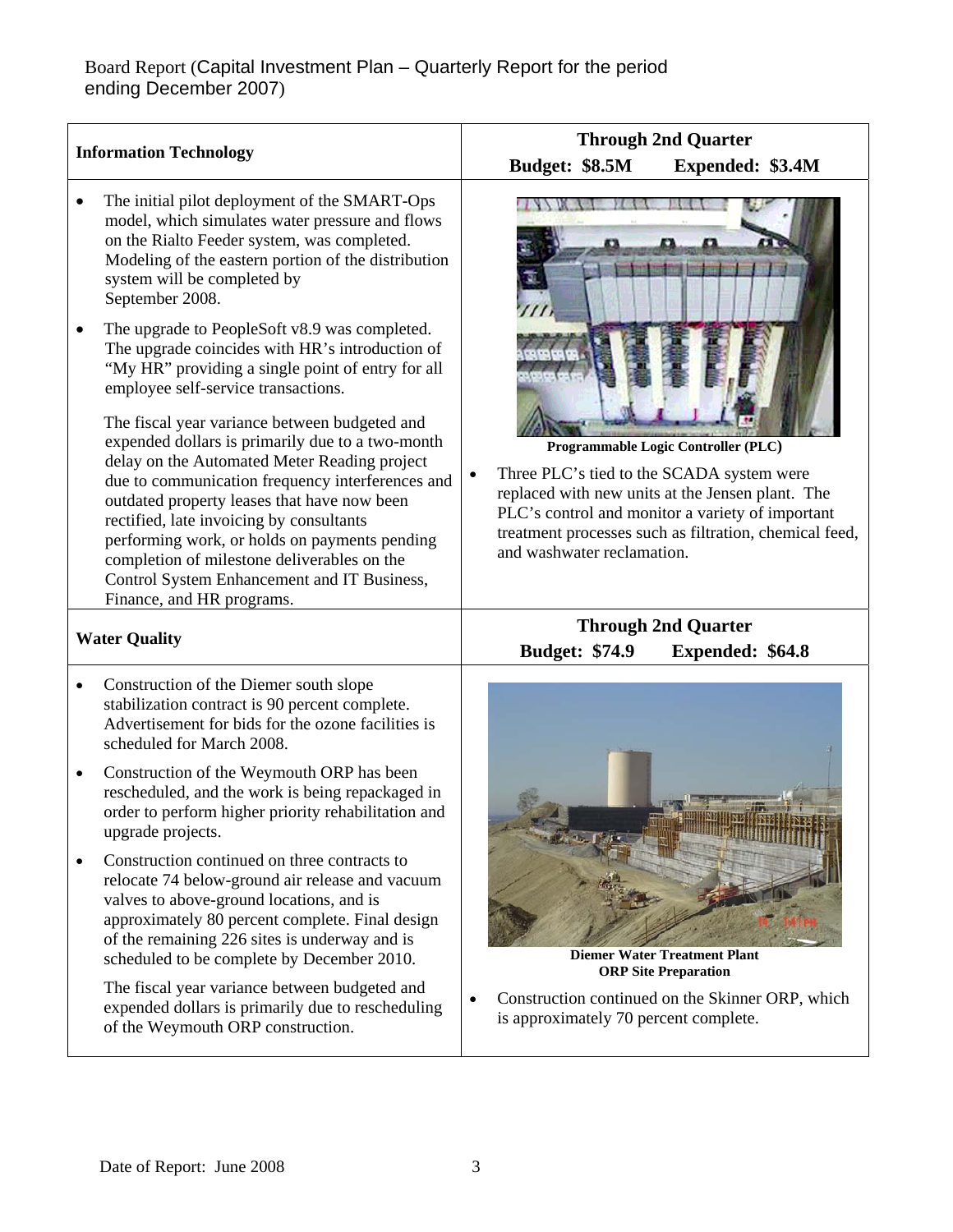## Board Report (Capital Investment Plan – Quarterly Report for the period ending December 2007)

|                     |                                                                                                                                                                                                                                                                                                                                                                            |                                                                 | <b>Through 2nd Quarter</b>                                                                                                                                                                                                            |
|---------------------|----------------------------------------------------------------------------------------------------------------------------------------------------------------------------------------------------------------------------------------------------------------------------------------------------------------------------------------------------------------------------|-----------------------------------------------------------------|---------------------------------------------------------------------------------------------------------------------------------------------------------------------------------------------------------------------------------------|
| <b>Stewardship:</b> |                                                                                                                                                                                                                                                                                                                                                                            | <b>Budget: \$28.1</b>                                           | Expended: \$14.1                                                                                                                                                                                                                      |
|                     | Construction of the chlorine containment facilities<br>at the Jensen plant is approximately 50 percent<br>complete. The project is on schedule to be<br>completed in September 2008.                                                                                                                                                                                       |                                                                 |                                                                                                                                                                                                                                       |
|                     | Construction of the chlorine containment facilities<br>at the Mills plant is approximately 72 percent<br>complete. The project is on schedule to be<br>completed in June 2008.                                                                                                                                                                                             |                                                                 |                                                                                                                                                                                                                                       |
|                     | At the Skinner plant, start-up testing of the<br>chlorine containment facilities has been completed<br>and the system will commence service in early<br>2008.                                                                                                                                                                                                              |                                                                 |                                                                                                                                                                                                                                       |
|                     | The fiscal year variance between budgeted and<br>expended dollars is primarily due to reassessment<br>of the Diamond Valley Recreation Program, and<br>contractor invoices for the chlorine containment<br>facilities at Skinner, Diemer, and Mills that were<br>not submitted as projected. However, the<br>containment projects remain on schedule and<br>within budget. | and title reports have been completed through<br>December 2007. | Chlorine containment tanks within newly<br>constructed Mills plant facility<br>Progress is ahead of schedule for the CRA Real<br>Property Recordation project. Approximately 176<br>task orders for boundary surveys, control surveys |

| <b>Corporate Resources Capital Project Performance Measures FY2007/08</b><br><b>Through 2nd Quarter</b>                                                                                           |                                        |  |  |
|---------------------------------------------------------------------------------------------------------------------------------------------------------------------------------------------------|----------------------------------------|--|--|
| Achieved target for cost of construction inspection as a percentage of construction cost,<br>for projects:<br>greater than \$3 million; target 9% - 12%<br>less than \$3 million; target 9% - 15% | <b>Met Target</b><br><b>Met Target</b> |  |  |
| Achieved target for cost of final design as a percentage of construction cost, for projects:<br>greater than \$3 million; target 9% - 12%<br>less than \$3 million; target 9% - 15%               | <b>Met Target</b><br><b>Met Target</b> |  |  |